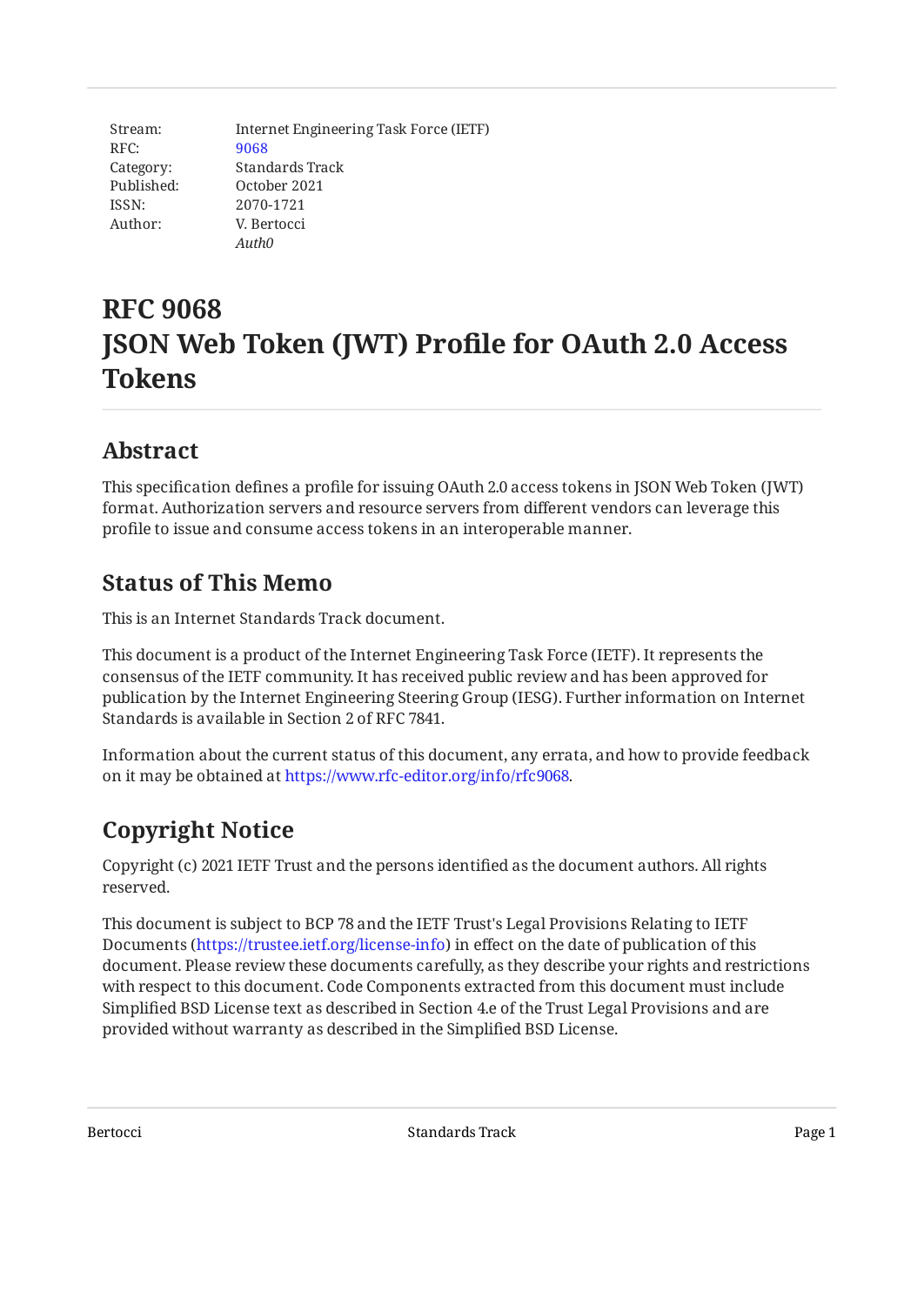# <span id="page-1-0"></span>**[Table of Contents](#page-1-0)**

- [1](#page-2-0). [Introduction](#page-2-0)
	- [1.1.](#page-3-0) [Requirements Notation and Conventions](#page-3-0)
	- [1.2.](#page-3-1) [Terminology](#page-3-1)
- [2](#page-3-2). [JWT Access Token Header and Data Structure](#page-3-2)
	- [2.1.](#page-3-3) [Header](#page-3-3)
	- [2.2.](#page-3-4) [Data Structure](#page-3-4)
		- [2.2.1](#page-4-0). [Authentication Information Claims](#page-4-0)
		- [2.2.2](#page-4-1). [Identity Claims](#page-4-1)
		- [2.2.3](#page-5-0). [Authorization Claims](#page-5-0)
			- [2.2.3.1.](#page-5-1) [Claims for Authorization Outside of Delegation Scenarios](#page-5-1)
- [3](#page-5-2). [Requesting a JWT Access Token](#page-5-2)
- [4](#page-7-0). [Validating JWT Access Tokens](#page-7-0)
- [5](#page-8-0). [Security Considerations](#page-8-0)
- [6](#page-9-0). [Privacy Considerations](#page-9-0)
- [7](#page-10-0). [IANA Considerations](#page-10-0)
	- [7.1.](#page-10-1) [Media Type Registration](#page-10-1)
		- [7.1.1](#page-10-2). [Registry Content](#page-10-2)
	- [7.2.](#page-11-0) [Claims Registration](#page-11-0)
		- [7.2.1](#page-11-1). [Registry Content](#page-11-1)
			- [7.2.1.1.](#page-11-2) [Roles](#page-11-2)
			- [7.2.1.2.](#page-11-3) [Groups](#page-11-3)
			- [7.2.1.3.](#page-11-4) [Entitlements](#page-11-4)
- [8](#page-12-0). [References](#page-12-0)
	- [8.1.](#page-12-1) [Normative References](#page-12-1)
	- [8.2.](#page-13-0) [Informative References](#page-13-0)
- [Acknowledgements](#page-13-1)
- [Author's Address](#page-14-0)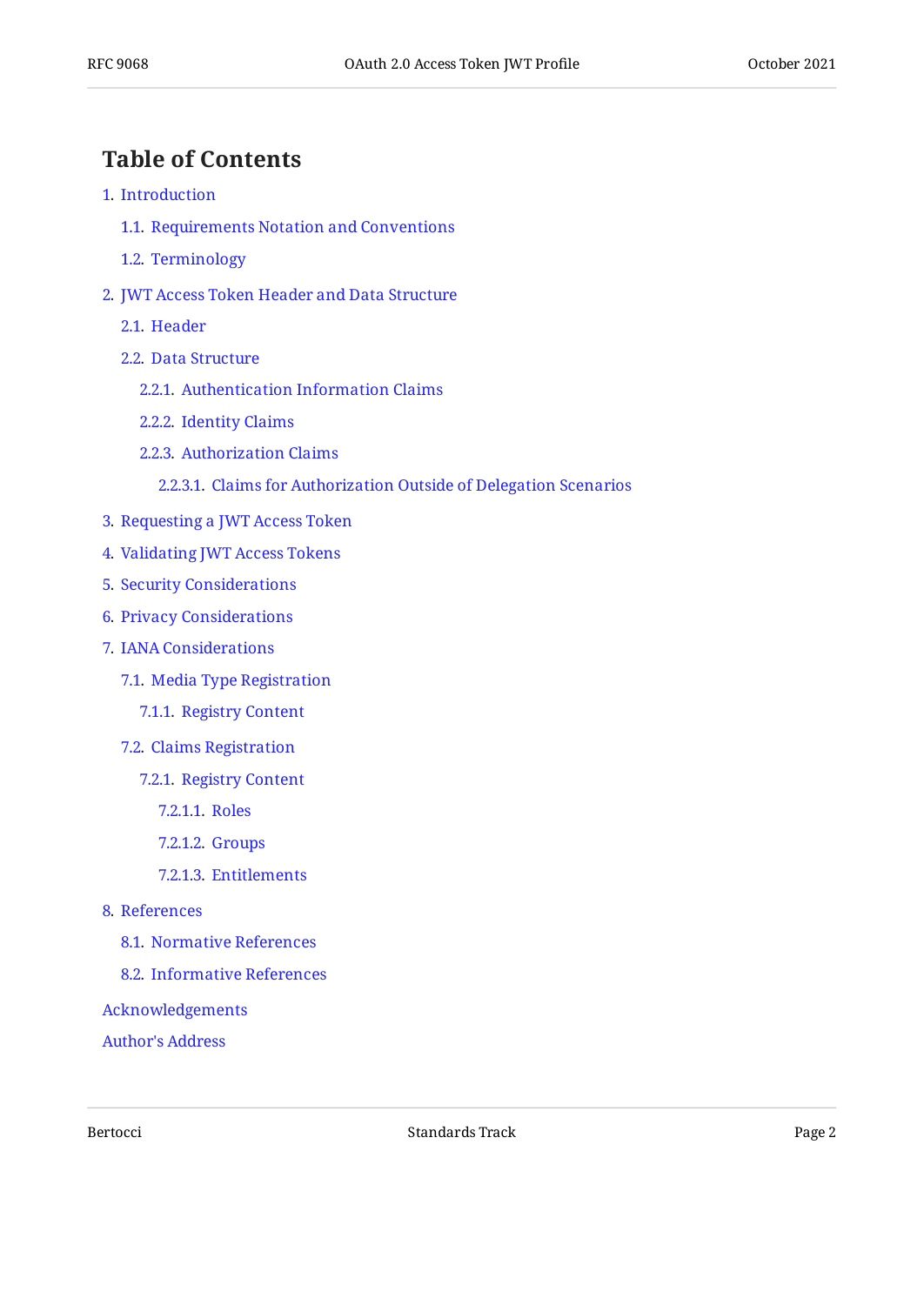# <span id="page-2-0"></span>**[1. Introduction](#page-2-0)**

Theoriginal OAuth 2.0 Authorization Framework [RFC6749] specification does not mandate any specific format for access tokens. While that remains perfectly appropriate for many important scenarios, in-market use has shown that many commercial OAuth 2.0 implementations elected to issue access tokens using a format that can be parsed and validated by resource servers directly, without further authorization server involvement. The approach is particularly common in topologies where the authorization server and resource server are not co-located, are not run by the same entity, or are otherwise separated by some boundary. At the time of writing, many commercialimplementations leverage the JSON Web Token (JWT) [RFC7519] format.

Many vendor-specific JWT access tokens share the same functional layout, using JWT claims to convey the information needed to support a common set of use cases: token validation, transporting authorization information in the form of scopes and entitlements, carrying identity information about the subject, and so on. The differences are mostly confined to the claim names and syntax used to represent the same entities, suggesting that interoperability could be easily achieved by standardizing a common set of claims and validation rules.

The assumption that access tokens are associated with specific information doesn't appear only in commercial implementations. Various specifications in the OAuth 2.0 family (such as [resource](#page-13-2) indicators[[RFC8707\]](#page-13-2), OAuth 2.0 bearer token usage [RFC6750], and others) postulate the presence of scoping mechanisms, such as an audience, in access tokens. The family of specifications associated with introspection also indirectly suggests a fundamental set of information that access tokens are expected to carry or at least be associated with.

This specification aims to provide a standardized and interoperable profile as an alternative to the proprietary JWT access token layouts going forward. Besides defining a common set of mandatory and optional claims, the profile provides clear indications on how authorization request parameters determine the content of the issued JWT access token, how an authorization server can publish metadata relevant to the JWT access tokens it issues, and how a resource server should validate incoming JWT access tokens.

Finally, this specification provides security and privacy considerations meant to prevent common mistakes and anti-patterns that are likely to occur in naive use of the JWT format to represent access tokens.

Please note: Although both this document and [RFC7523] use JSON Web Tokens in the context of the OAuth2 framework, the two specifications differ in both intent and mechanics. Whereas [[RFC7523\]](#page-13-4) defines how a JWT Bearer Token can be used to request an access token, this document describes how to encode access tokens in JWT format.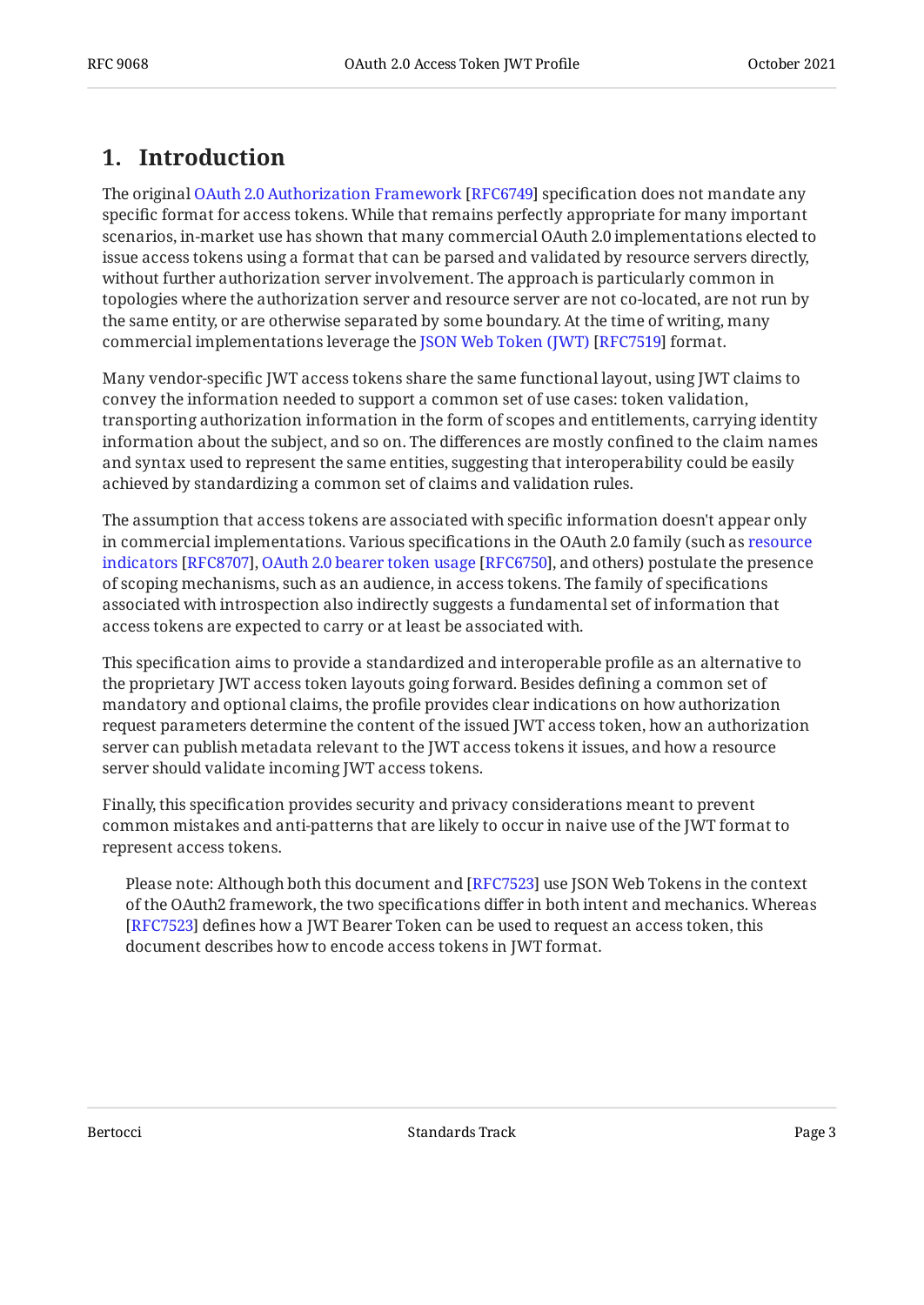### <span id="page-3-0"></span>**[1.1. Requirements Notation and Conventions](#page-3-0)**

The key words "MUST", "MUST NOT", "REQUIRED", "SHALL", "SHALL NOT", "SHOULD", "SHOULD NOT", "**RECOMMENDED", "NOT RECOMMENDED", "MAY",** and "OPTIONAL" in this document are to be interpreted as described in BCP 14 [RFC2119] [RFC8174] when, and only when, they appear in all capitals, as shown here.

### <span id="page-3-1"></span>**[1.2. Terminology](#page-3-1)**

JWT access token: An OAuth 2.0 access token encoded in JWT format and complying with the requirements described in this specification.

This specification uses the terms "access token", "refresh token", "authorization server", "resource server", "authorization endpoint", "authorization request", "authorization response", "token endpoint", "grant type", "access token request", "access token response", and "client" defined by [The OAuth 2.0 Authorization Framework](#page-12-2) [[RFC6749\]](#page-12-2).

# <span id="page-3-3"></span><span id="page-3-2"></span>**[2. JWT Access Token Header and Data Structure](#page-3-2)**

#### **[2.1. Header](#page-3-3)**

JWT access tokens **MUST** be signed. Although JWT access tokens can use any signing algorithm, use of asymmetric cryptography is **RECOMMENDED** as it simplifies the process of acquiring validation information for resource servers (see [Section 4\)](#page-7-0). JWT access tokens **MUST NOT** use "none" as the signing algorithm. See [Section 4](#page-7-0) for more details.

Authorization servers and resource servers conforming to this specification **MUST** include RS256 (as defined in [RFC7518]) among their supported signature algorithms.

This specification registers the "application/at+jwt" media type, which can be used to indicate that the content is a JWT access token. JWT access tokens **MUST** include this media type in the "typ" header parameter to explicitly declare that the JWT represents an access token complying with thisprofile. Per the definition of "typ" in Section 4.1.9 of [RFC7515]**,** it is **RECOMMENDED** that the "application/" prefix be omitted. Therefore, the "typ" value used **SHOULD** be "at+jwt". See the [Security Considerations](#page-8-0) section for details on the importance of preventing OpenID Connect ID Tokens (as defined by Section 2 of [OpenID.Core]) from being accepted as access tokens by resource servers implementing this profile.

### <span id="page-3-4"></span>**[2.2. Data Structure](#page-3-4)**

The following claims are used in the JWT access token data structure.

```
 REQUIRED - as defined in Section 4.1.1 of [RFC7519].
```

```
 REQUIRED - as defined in Section 4.1.4 of [RFC7519].
```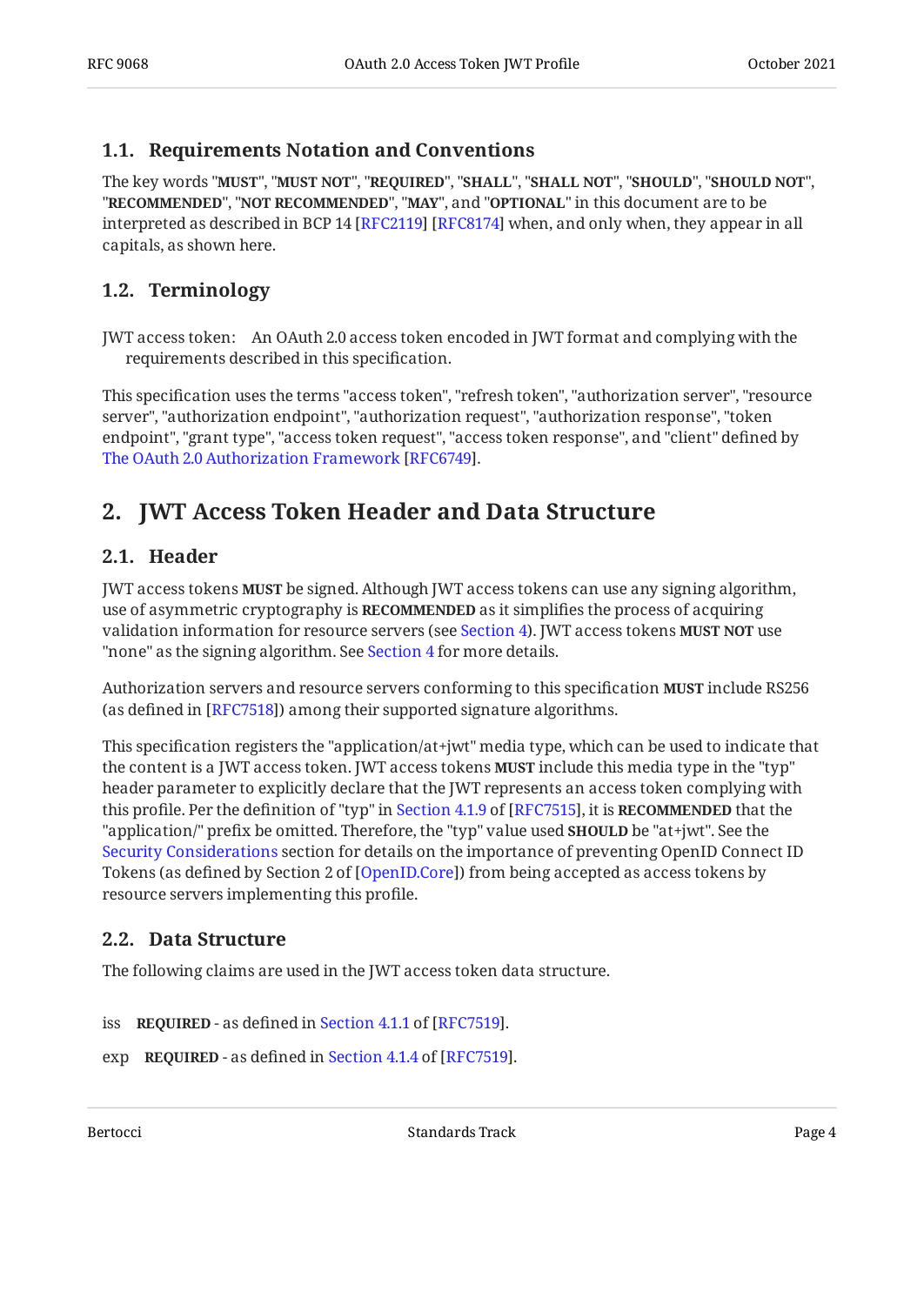- aud**REQUIRED** as defined in Section 4.1.3 of [RFC7519]. See [Section 3](#page-5-2) for indications on how an authorization server should determine the value of "aud" depending on the request.
- sub**REQUIRED** as defined in Section 4.1.2 of [RFC7519]. In cases of access tokens obtained through grants where a resource owner is involved, such as the authorization code grant, the value of "sub" **SHOULD** correspond to the subject identifier of the resource owner. In cases of access tokens obtained through grants where no resource owner is involved, such as the client credentials grant, the value of "sub" **SHOULD** correspond to an identifier the authorization server uses to indicate the client application. See [Section 5](#page-8-0) for more details on this scenario. Also, see [Section 6](#page-9-0) for a discussion about how different choices in assigning "sub" values can impact privacy.

client\_idREQUIRED - as defined in Section 4.3 of [RFC8693].

- iat **REQUIRED** as defined in Section 4.1.6 of [RFC7519]. This claim identifies the time at which the JWT access token was issued.
- <span id="page-4-0"></span>jti**REQUIRED** - as defined in Section 4.1.7 of [RFC7519].

#### **[2.2.1. Authentication Information Claims](#page-4-0)**

The claims listed in this section **MAY** be issued in the context of authorization grants involving the resource owner and reflect the types and strength of authentication in the access token that the authentication server enforced prior to returning the authorization response to the client. Their values are fixed and remain the same across all access tokens that derive from a given authorization response, whether the access token was obtained directly in the response (e.g., via the implicit flow) or after one or more token exchanges (e.g., obtaining a fresh access token using a refresh token or exchanging one access token for another via [RFC8693] procedures).

auth\_time **OPTIONAL** - as defined in Section 2 of [OpenID.Core].

acr **OPTIONAL** - as defined in Section 2 of [OpenID.Core].

<span id="page-4-1"></span>amr **OPTIONAL** - as defined in Section 2 of [OpenID.Core].

#### **[2.2.2. Identity Claims](#page-4-1)**

In the context of authorization grants involving the resource owner, commercial authorization servers will often include resource owner attributes directly in access tokens so that resource servers can consume them directly for authorization or other purposes without any further round trips to introspection ([RFC7662]) or UserInfo ([[OpenID.Core\]](#page-12-8)) endpoints. This is particularly common in scenarios where the client and the resource server belong to the same entity and are part of the same solution, as is the case for first-party clients invoking their own backend API.

This profile does not introduce any mechanism for a client to directly request the presence of specific claims in JWT access tokens, as the authorization server can determine what additional claims are required by a particular resource server by taking the client\_id of the client and the "scope" and the "resource" parameters included in the request into consideration.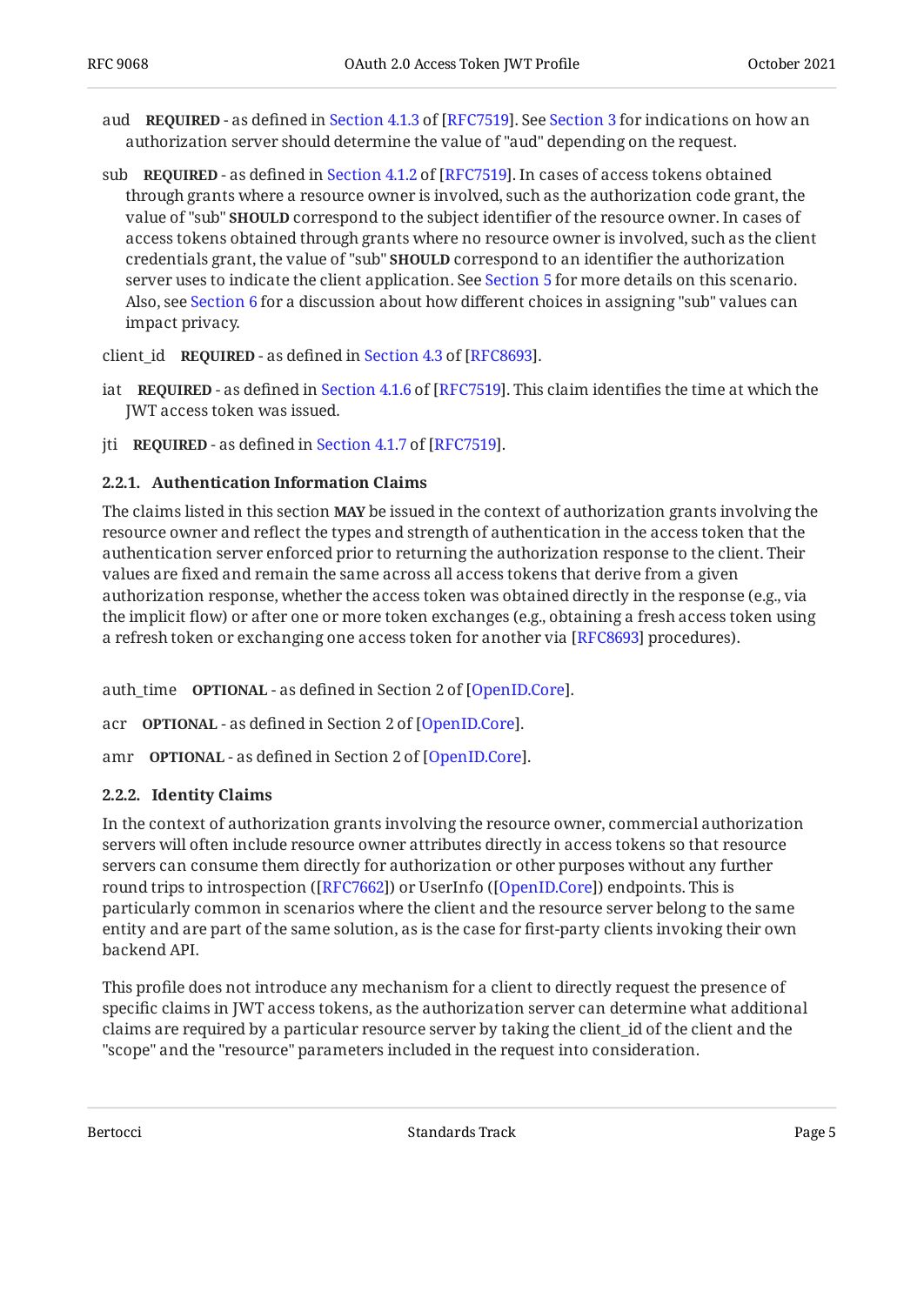Any additional identity attribute whose semantic is well described by an entry in the "JSON Web Token (JWT)" IANA registry introduced in [RFC7519**] SHOULD** be encoded using the corresponding claim name, if that attribute is to be included in the JWT access token. Note that the JWT IANA registry includes the claims found in Section 5.1 of [OpenID.Core].

Authorization servers **MAY** return arbitrary attributes not defined in any existing specification, as long as the corresponding claim names are collision resistant or the access tokens are meant to be used only within a private subsystem. Please refer to Sections  $4.2$  and  $4.3$  of [RFC7519] for details.

Authorization servers including resource owner attributes in JWT access tokens need to exercise care and verify that all privacy requirements are met, as discussed in [Section 6.](#page-9-0)

#### <span id="page-5-0"></span>**[2.2.3. Authorization Claims](#page-5-0)**

If an authorization request includes a scope parameter, the corresponding issued JWT access token**SHOULD** include a "scope" claim as defined in Section 4.2 of [RFC8693].

All the individual scope strings in the "scope" claim **MUST** have meaning for the resources indicated in the "aud" claim. See [Section 5](#page-8-0) for more considerations about the relationship between scope strings and resources indicated by the "aud" claim.

#### <span id="page-5-1"></span>**[2.2.3.1. Claims for Authorization Outside of Delegation Scenarios](#page-5-1)**

Many authorization servers embed authorization attributes that go beyond the delegated scenarios described by [RFC7519] in the access tokens they issue. Typical examples include resource owner memberships in roles and groups that are relevant to the resource being accessed, entitlements assigned to the resource owner for the targeted resource that the authorization server knows about, and so on.

An authorization server wanting to include such attributes in a JWT access token **SHOULD** use the "groups", "roles", and "entitlements" attributes of the "User" resource schema defined by [Section](https://www.rfc-editor.org/rfc/rfc7643#section-4.1.2) [4.1.2](https://www.rfc-editor.org/rfc/rfc7643#section-4.1.2) of [\[RFC7643\]](#page-12-9)) as claim types.

Authorization servers **SHOULD** encode the corresponding claim values according to the guidance defined in [RFC7643]. In particular, a non-normative example of a "groups" attribute can be foundin Section 8.2 of [RFC7643]. No specific vocabulary is provided for "roles" and "entitlements".

<span id="page-5-2"></span>[Section 7.2.1](#page-11-1) of this document provides entries for registering "groups", "roles", and "entitlements" attributes from [RFC7643] as claim types to be used in this profile.

# **[3. Requesting a JWT Access Token](#page-5-2)**

An authorization server can issue a JWT access token in response to any authorization grant defined by [RFC6749] and subsequent extensions meant to result in an access token.

If the request includes a "resource" parameter (as defined in [RFC8707]), the resulting JWT access token "aud" claim **SHOULD** have the same value as the "resource" parameter in the request.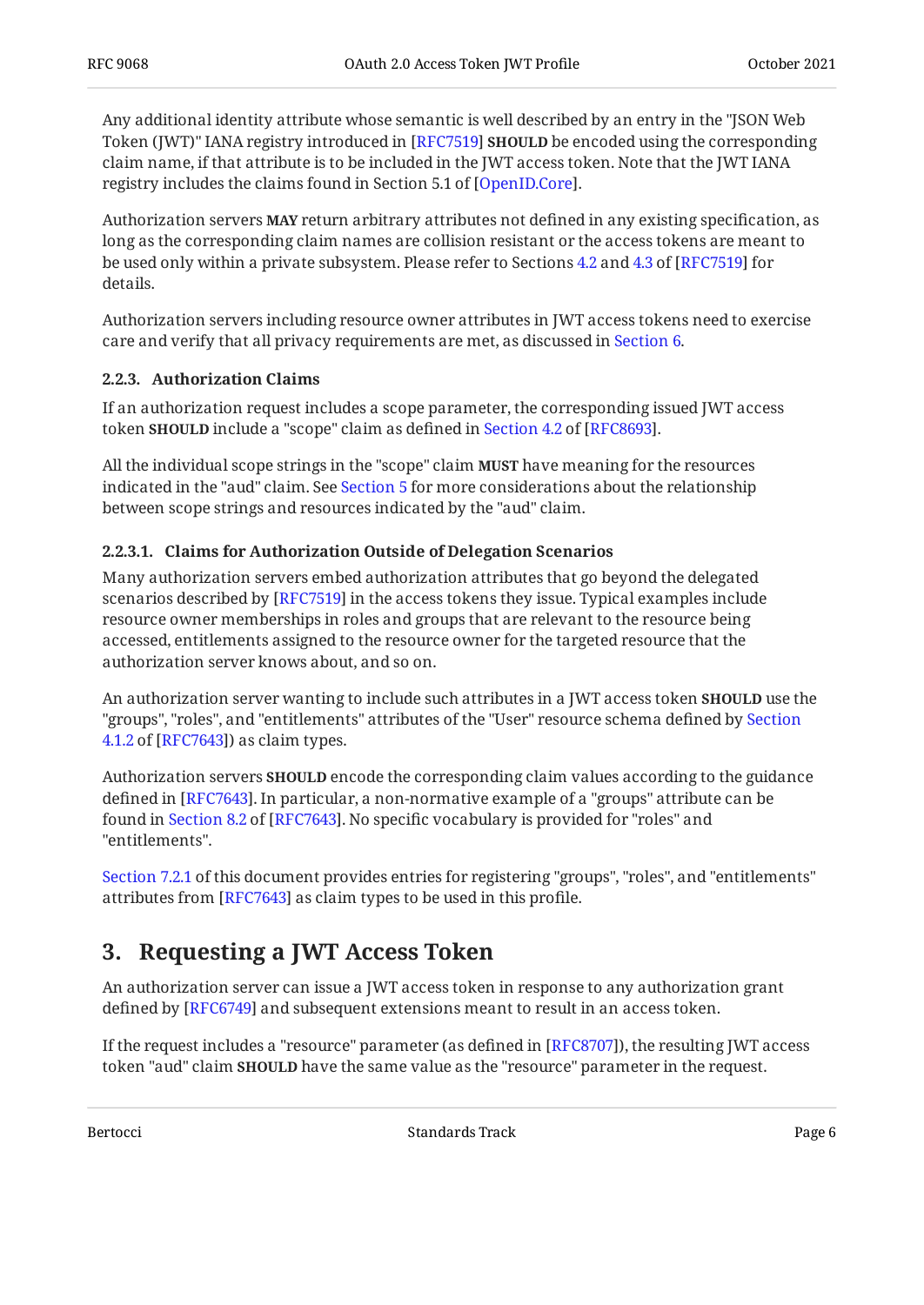Example request below:

```
GET /as/authorization.oauth2?response_type=code
         &client_id=s6BhdRkqt3
         &state=xyz
         &scope=openid%20profile%20reademail
         &redirect_uri=https%3A%2F%2Fclient%2Eexample%2Ecom%2Fcb
         &resource=https%3A%2F%2Frs.example.com%2F HTTP/1.1
      Host: authorization-server.example.com
```
*[Figure 1: Authorization Request with Resource and Scope Parameters](#page-6-0)* 

Once redeemed, the code obtained from the request above will result in a JWT access token in the form shown below:

```
Header:
    {"typ":"at+JWT","alg":"RS256","kid":"RjEwOwOA"}
Claims:
    {
      "iss": "https://authorization-server.example.com/",
      "sub": "5ba552d67",
      "aud": "https://rs.example.com/",
 "exp": 1639528912,
 "iat": 1618354090,
      "jti" : "dbe39bf3a3ba4238a513f51d6e1691c4",
      "client_id": "s6BhdRkqt3",
      "scope": "openid profile reademail"
    }
```
*[Figure 2: The Header and JWT Claims Set of a JWT Access Token](#page-6-1)* 

The authorization server **MUST NOT** issue a JWT access token if the authorization granted by the token would be ambiguous. See [Section 5](#page-8-0) for more details about common cases that might lead to ambiguity and strategies an authorization server can enact to prevent them.

If the request does not include a "resource" parameter, the authorization server **MUST** use a default resource indicator in the "aud" claim. If a "scope" parameter is present in the request, the authorization server **SHOULD** use it to infer the value of the default resource indicator to be used in the "aud" claim. The mechanism through which scopes are associated with default resource indicator values is outside the scope of this specification. If the values in the "scope" parameter refer to different default resource indicator values, the authorization server **SHOULD** reject the requestwith "invalid\_scope" as described in Section 4.1.2.1 of [RFC6749].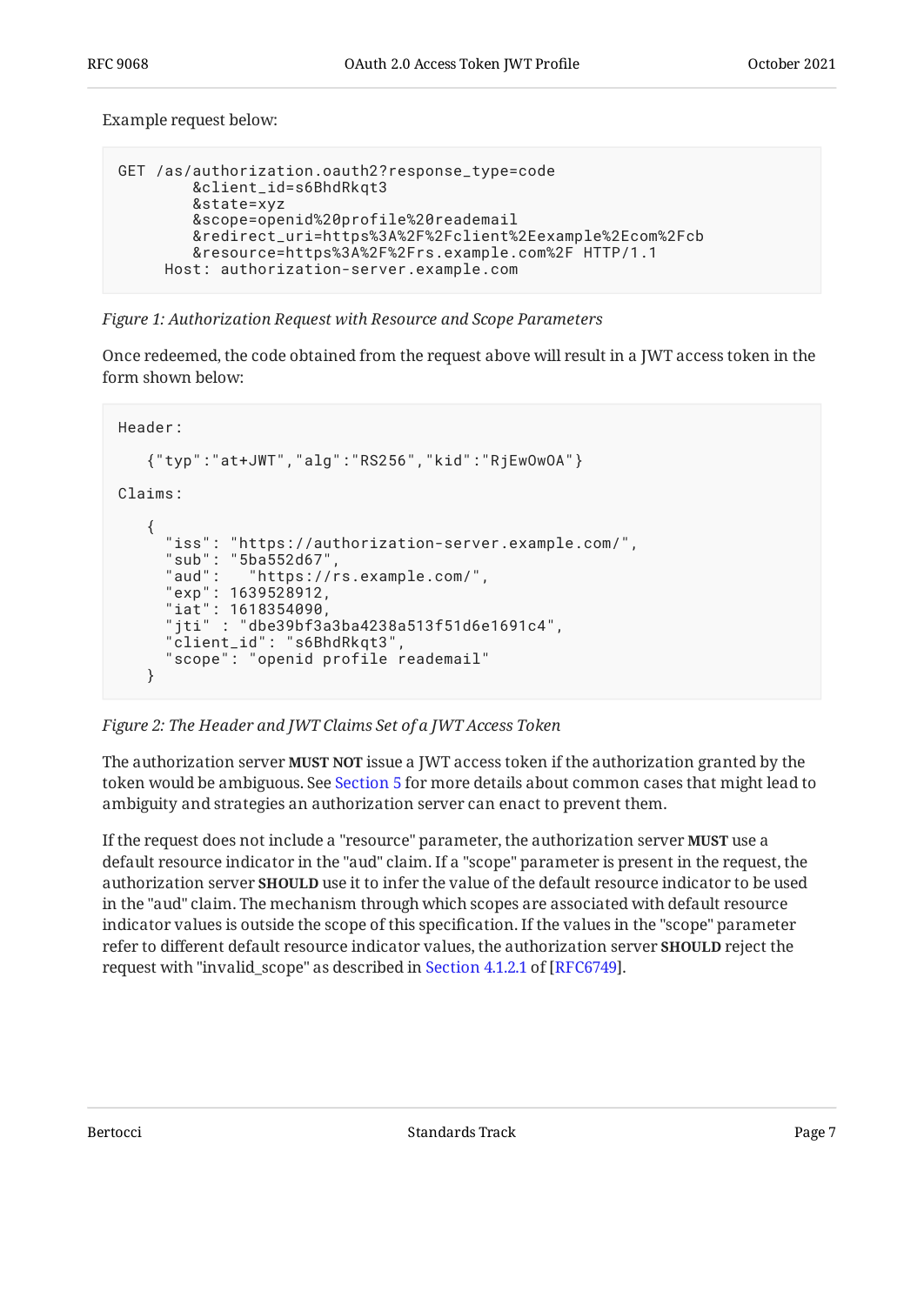# <span id="page-7-0"></span>**[4. Validating JWT Access Tokens](#page-7-0)**

For the purpose of facilitating validation data retrieval, it is **RECOMMENDED** here that authorization servers sign JWT access tokens with an asymmetric algorithm.

Authorizationservers **SHOULD** use OAuth 2.0 Authorization Server Metadata [RFC8414] to advertise to resource servers their signing keys via "jwks\_uri" and what "iss" claim value to expect via the "issuer" metadata value. Alternatively, authorization servers implementing OpenID Connect**MAY** use the OpenID Connect discovery [OpenID.Discovery] document for the same purpose. If an authorization server supports both OAuth 2.0 Authorization Server Metadata and OpenID Connect discovery, the values provided MUST be consistent across the two publication methods.

An authorization server **MAY** elect to use different keys to sign OpenID Connect ID Tokens and JWT access tokens. This specification does not provide a mechanism for identifying a specific key as the one used to sign JWT access tokens. An authorization server can sign JWT access tokens with any of the keys advertised via authorization server (AS) metadata or OpenID Connect discovery. See [Section 5](#page-8-0) for further guidance on security implications.

Resource servers receiving a JWT access token **MUST** validate it in the following manner.

- $\bullet$  The resource server **MUST** verify that the "typ" header value is "at+jwt" or "application/at+jwt" and reject tokens carrying any other value.
- $\bullet$  If the JWT access token is encrypted, decrypt it using the keys and algorithms that the resource server specified during registration. If encryption was negotiated with the authorization server at registration time and the incoming JWT access token is not encrypted, the resource server **SHOULD** reject it.
- The issuer identifier for the authorization server (which is typically obtained during discovery) **MUST** exactly match the value of the "iss" claim.
- $\bullet$  The resource server **MUST** validate that the "aud" claim contains a resource indicator value corresponding to an identifier the resource server expects for itself. The JWT access token be rejected if "aud" does not contain a resource indicator of the current resource server **MUST** as a valid audience.
- $\bullet$  The resource server **MUST** validate the signature of all incoming JWT access tokens according to [RFC7515] using the algorithm specified in the JWT "alg" Header Parameter. The resource server **MUST** reject any JWT in which the value of "alg" is "none". The resource server **MUST** use the keys provided by the authorization server.
- $\bullet$  The current time MUST be before the time represented by the "exp" claim. Implementers MAY provide for some small leeway, usually no more than a few minutes, to account for clock skew.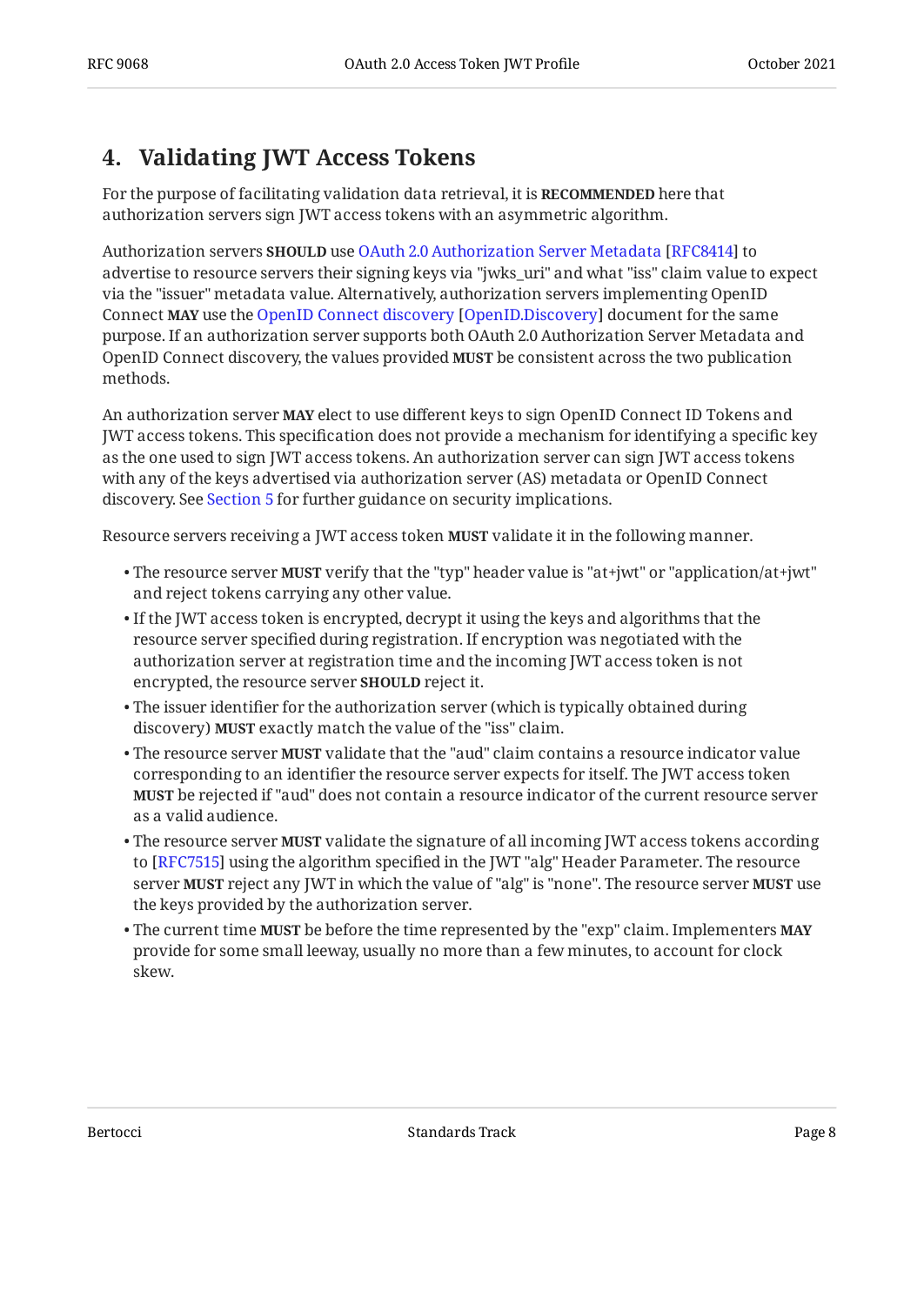Theresource server **MUST** handle errors as described in Section 3.1 of [RFC6750]. In particular, in case of any failure in the validation checks listed above, the authorization server response **MUST** include the error code "invalid\_token". Please note that this requirement does not prevent JWT access tokens from using authentication schemes other than "Bearer".

If the JWT access token includes authorization claims as described in [Section 2.2.3,](#page-5-0) the resource server **SHOULD** use them in combination with any other contextual information available to determine whether the current call should be authorized or rejected. Details about how a resource server performs those checks is beyond the scope of this profile specification.

# <span id="page-8-0"></span>**[5. Security Considerations](#page-8-0)**

The JWT access token data layout described here is very similar to that of the id\_token as defined by [[OpenID.Core\]](#page-12-8). The explicit typing required in this profile, in line with the recommendations in  $\,$ [[RFC8725\]](#page-13-7), helps the resource server to distinguish between JWT access tokens and OpenID Connect ID Tokens.

Authorization servers should prevent scenarios where clients can affect the value of the "sub" claim in ways that could confuse resource servers. For example, if the authorization server elects to use the client\_id as the "sub" value for access tokens issued using the client credentials grant, the authorization server should prevent clients from registering an arbitrary client\_id value, as this would allow malicious clients to select the sub of a high-privilege resource owner and confuse any authorization logic on the resource server relying on the "sub" value. For more details, please referto Section 4.14 of [OAuth2.Security.BestPractices].

To prevent cross-JWT confusion, authorization servers **MUST** use a distinct identifier as an "aud" claim value to uniquely identify access tokens issued by the same issuer for distinct resources. For moredetails on cross-JWT confusion, please refer to Section 2.8 of [RFC8725].

Authorization servers should use particular care when handling requests that might lead to ambiguous authorization grants. For example, if a request includes multiple resource indicators, the authorization server should ensure that each scope string included in the resulting JWT access token, if any, can be unambiguously correlated to a specific resource among the ones listed in the "aud" claim. The details on how to recognize and mitigate this and other ambiguous situations is highly scenario dependent and hence is out of scope for this profile.

Authorization servers cannot rely on the use of different keys for signing OpenID Connect ID Tokens and JWT tokens as a method to safeguard against the consequences of leaking specific keys. Given that resource servers have no way of knowing what key should be used to validate JWT access tokens in particular, they have to accept signatures performed with any of the keys published in AS metadata or OpenID Connect discovery; consequently, an attacker just needs to compromise any key among the ones published to be able to generate and sign JWTs that will be accepted as valid by the resource server.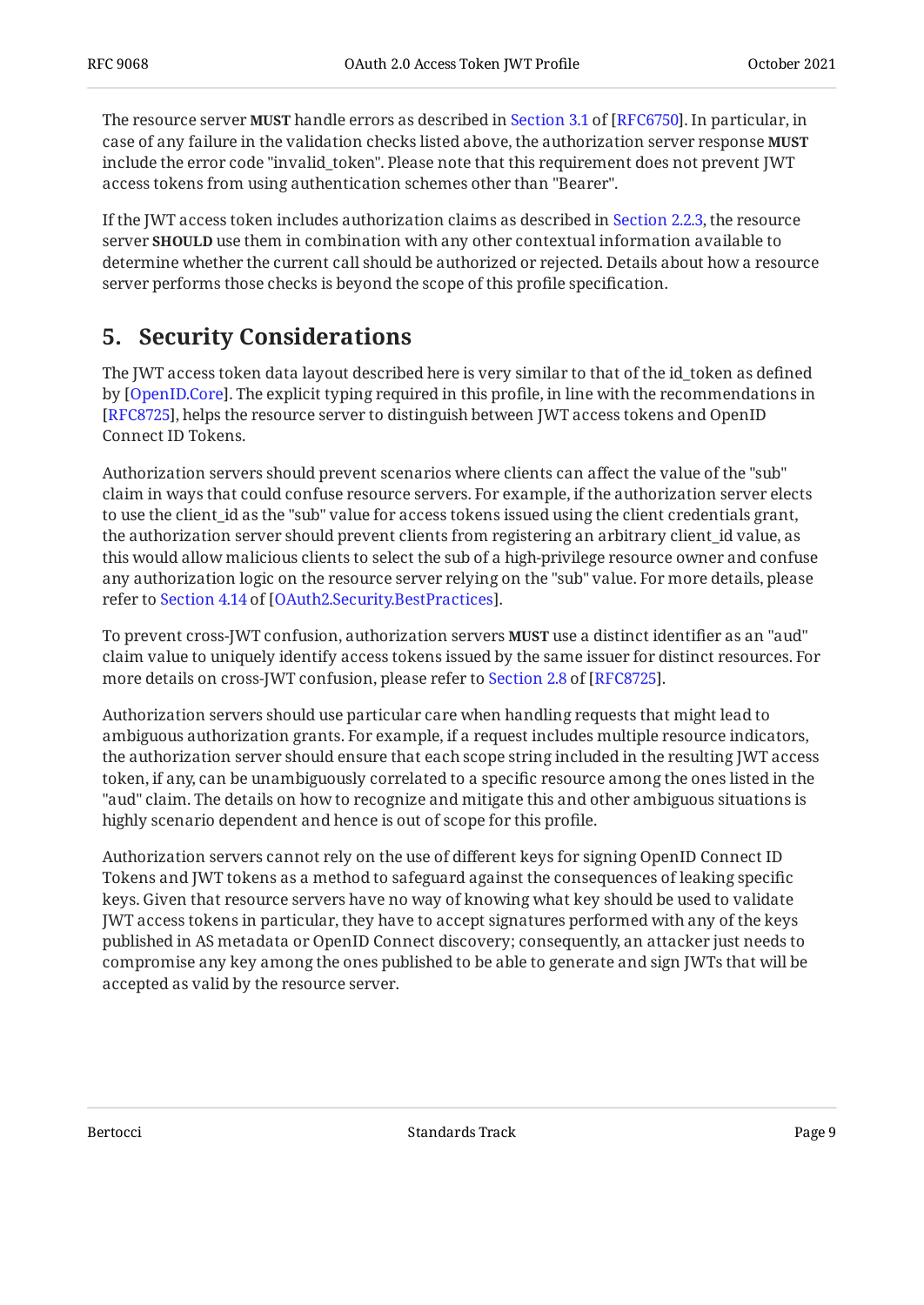# <span id="page-9-0"></span>**[6. Privacy Considerations](#page-9-0)**

As JWT access tokens carry information by value, it now becomes possible for clients and potentially even end users to directly peek inside the token claims collection of unencrypted tokens.

The client **MUST NOT** inspect the content of the access token: the authorization server and the resource server might decide to change the token format at any time (for example, by switching from this profile to opaque tokens); hence, any logic in the client relying on the ability to read the access token content would break without recourse. The OAuth 2.0 framework assumes that access tokens are treated as opaque by clients. Administrators of authorization servers should also take into account that the content of an access token is visible to the client. Whenever client access to the access token content presents privacy issues for a given scenario, the authorization server needs to take explicit steps to prevent them.

In scenarios in which JWT access tokens are accessible to the end user, it should be evaluated whether the information can be accessed without privacy violations (for example, if an end user would simply access his or her own personal information) or if steps must be taken to enforce confidentiality.

Possible measures to prevent leakage of information to clients and end users include: encrypting the access token, encrypting the sensitive claims, omitting the sensitive claims or not using this profile, and falling back on opaque access tokens.

In every scenario, the content of the JWT access token will eventually be accessible to the resource server. It's important to evaluate whether the resource server gained the proper entitlement to have access to any content received in the form of claims, for example, through user consent in some form, policies and agreements with the organization running the authorization servers, and so on. For example, a user might not wish to consent to granting given resource server information about any of the non-mandatory claims enumerated in [Section 2](#page-3-2) (and its subsections).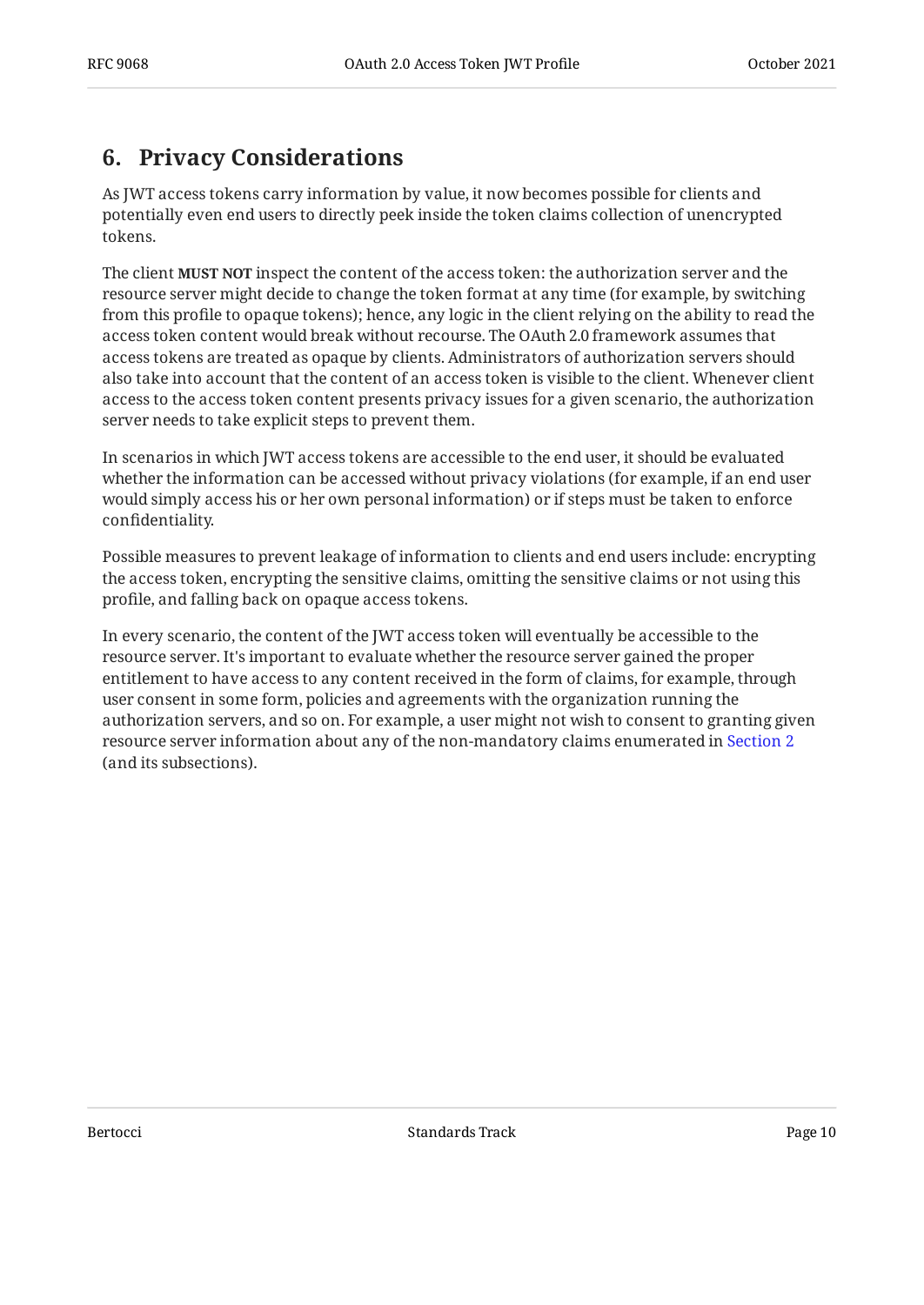This profile mandates the presence of the "sub" claim in every JWT access token, making it possible for resource servers to rely on that information for correlating incoming requests with data stored locally for the authenticated principal. Although the ability to correlate requests might be required by design in many scenarios, there are scenarios where the authorization server might want to prevent correlation. The "sub" claim should be populated by the authorization servers according to a privacy impact assessment. For instance, if a solution requires preventing tracking of principal activities across multiple resource servers, the authorization server should ensure that JWT access tokens meant for different resource servers have distinct "sub" values that cannot be correlated in the event of resource server collusion. Similarly, if a solution requires preventing a resource server from correlating the principal's activity within the resource itself, the authorization server should assign different "sub" values for every JWT access token issued. In turn, the client should obtain a new JWT access token for every call to the resource server to ensure that the resource server receives different "sub" and "jti" values at every call, thus preventing correlation between distinct requests.

# <span id="page-10-1"></span><span id="page-10-0"></span>**[7. IANA Considerations](#page-10-0)**

### <span id="page-10-2"></span>**[7.1. Media Type Registration](#page-10-1)**

#### **[7.1.1. Registry Content](#page-10-2)**

This section registers "application/at+jwt", a new media type [[RFC2046\]](#page-12-12) in the "Media Types" registry [IANA.MediaTypes] in the manner described in [RFC6838]. It can be used to indicate that the content is an access token encoded in JWT format.

Type name: Application

Subtype name: at+jwt

Required parameters: N/A

Optional parameters: N/A

Encoding considerations: Binary; JWT values are encoded as a series of base64url-encoded values (with trailing '=' characters removed), some of which may be the empty string, separated by period ('.') characters.

Security considerations: See the Security Considerations section of RFC 9068.

Interoperability considerations: N/A

Published specification: RFC 9068

Applications that use this media type: Applications that access resource servers using OAuth 2.0 access tokens encoded in JWT format

Fragment identifier considerations: N/A

Additional information: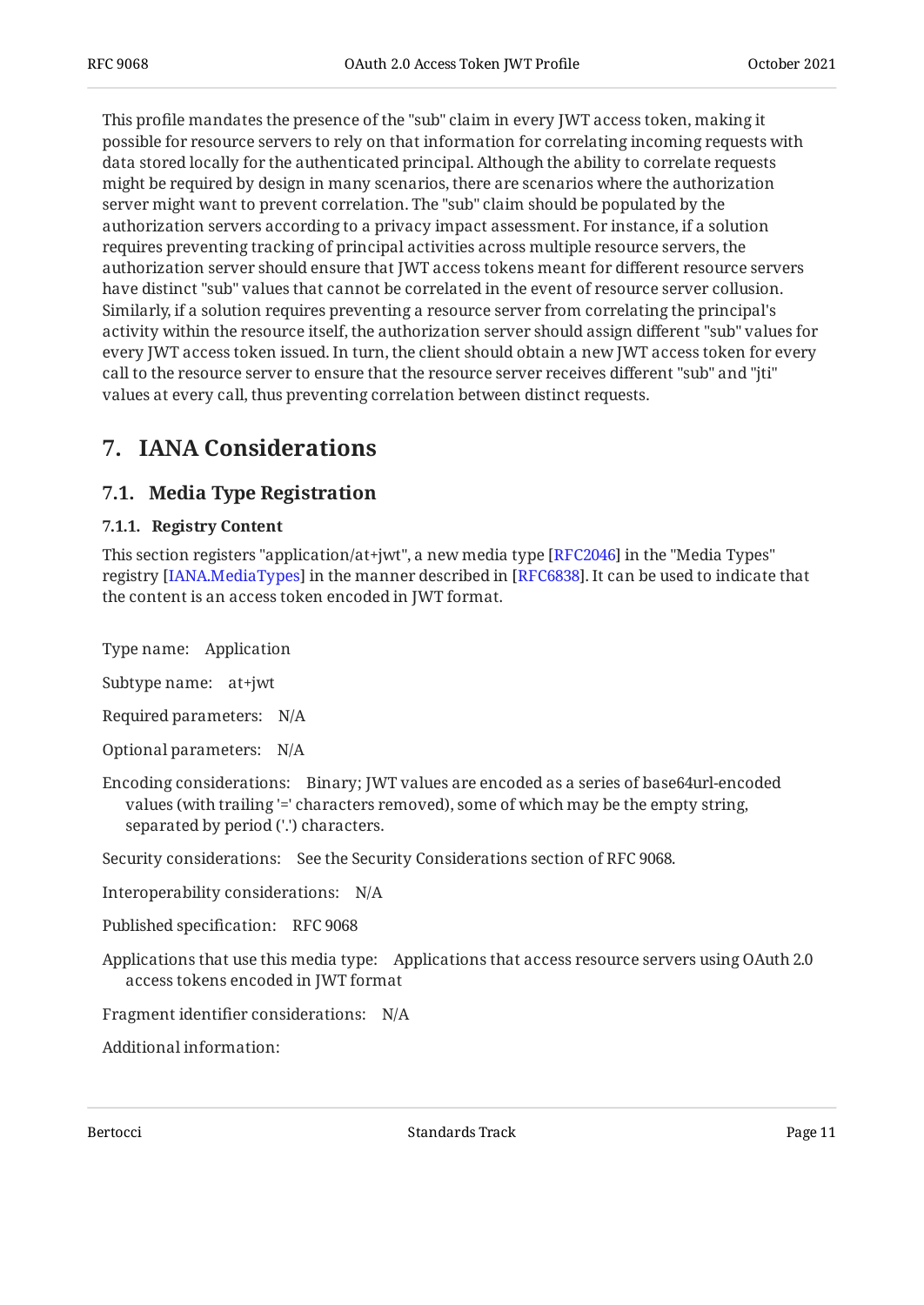Magic number(s): N/A File extension(s): N/A Macintosh file type code(s): N/A

Person & email address to contact for further information: Vittorio Bertocci <vittorio@auth0.com>

Intended usage: COMMON

Restrictions on usage: None

Author: Vittorio Bertocci <vittorio@auth0.com>

Change controller: IETF

<span id="page-11-0"></span>Provisional registration? No

#### **[7.2. Claims Registration](#page-11-0)**

[Section 2.2.3.1](#page-5-1) of this specification refers to the attributes "roles", "groups", "entitlements" defined in [RFC7643] to express authorization information in JWT access tokens. This section registers those attributes as claims in the "JSON Web Token (JWT)" IANA registry introduced in [RFC7519].

#### <span id="page-11-1"></span>**[7.2.1. Registry Content](#page-11-1)**

#### <span id="page-11-2"></span>**[7.2.1.1. Roles](#page-11-2)**

Claim Name: roles Claim Description: Roles Change Controller: IETF Specification Document(s): [Section 4.1.2](https://www.rfc-editor.org/rfc/rfc7643#section-4.1.2) of [\[RFC7643](#page-12-9)] and [Section 2.2.3.1](#page-5-1) of RFC 9068

#### <span id="page-11-3"></span>**[7.2.1.2. Groups](#page-11-3)**

Claim Name: groups Claim Description: Groups Change Controller: IETF Specification Document(s): [Section 4.1.2](https://www.rfc-editor.org/rfc/rfc7643#section-4.1.2) of [\[RFC7643](#page-12-9)] and [Section 2.2.3.1](#page-5-1) of RFC 9068

#### <span id="page-11-4"></span>**[7.2.1.3. Entitlements](#page-11-4)**

Claim Name: entitlements Claim Description: Entitlements Change Controller: IETF Specification Document(s): [Section 4.1.2](https://www.rfc-editor.org/rfc/rfc7643#section-4.1.2) of [\[RFC7643](#page-12-9)] and [Section 2.2.3.1](#page-5-1) of RFC 9068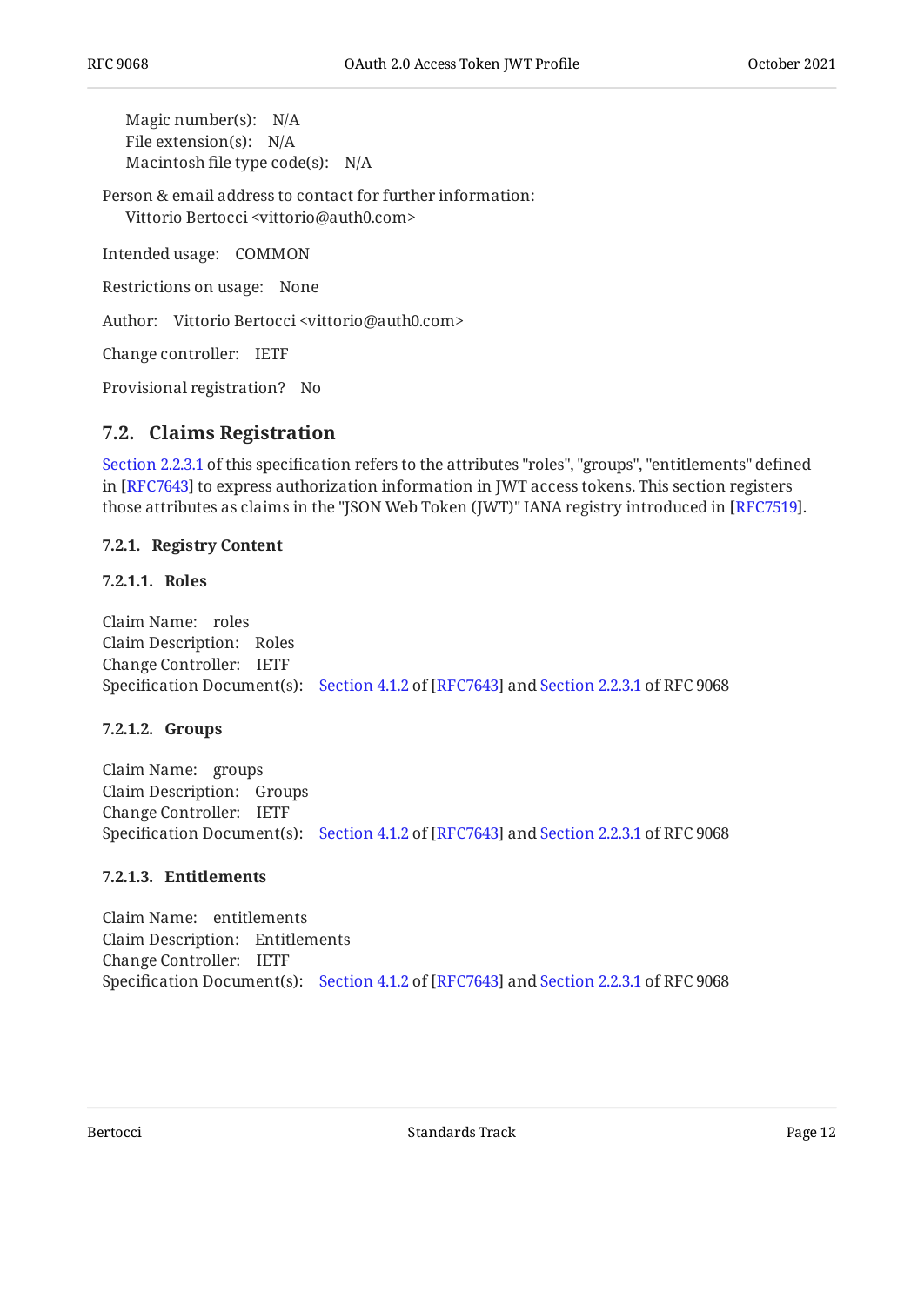### <span id="page-12-1"></span><span id="page-12-0"></span>**[8. References](#page-12-0)**

#### **[8.1. Normative References](#page-12-1)**

- <span id="page-12-8"></span>**[OpenID.Core]** Sakimura, N., Bradley, J., Jones, M., de Medeiros, B., and C. Mortimore, "OpenID Connect Core 1.0 incorporating errata set 1", November 2014, <[https://openid.net/](https://openid.net/specs/openid-connect-core-1_0.html) . [specs/openid-connect-core-1\\_0.html](https://openid.net/specs/openid-connect-core-1_0.html)>
- <span id="page-12-13"></span><span id="page-12-12"></span><span id="page-12-11"></span><span id="page-12-10"></span><span id="page-12-9"></span><span id="page-12-7"></span><span id="page-12-6"></span><span id="page-12-5"></span><span id="page-12-4"></span><span id="page-12-3"></span><span id="page-12-2"></span>**[OpenID.Discovery]** Sakimura, N., Bradley, J., Jones, M., and E. Jay, "OpenID Connect Discovery 1.0 incorporating errata set 1", November 2014, [<https://openid.net/specs/openid-](https://openid.net/specs/openid-connect-discovery-1_0.html). [connect-discovery-1\\_0.html](https://openid.net/specs/openid-connect-discovery-1_0.html)>
	- **[RFC2046]** Freed, N. and N. Borenstein, "Multipurpose Internet Mail Extensions (MIME) Part Two: Media Types", RFC 2046, DOI 10.17487/RFC2046, November 1996, <[https://](https://www.rfc-editor.org/info/rfc2046) . [www.rfc-editor.org/info/rfc2046>](https://www.rfc-editor.org/info/rfc2046)
	- **[RFC2119]** Bradner, S., "Key words for use in RFCs to Indicate Requirement Levels", BCP 14, RFC 2119, DOI 10.17487/RFC2119, March 1997, [<https://www.rfc-editor.org/info/](https://www.rfc-editor.org/info/rfc2119) . [rfc2119](https://www.rfc-editor.org/info/rfc2119)>
	- **[RFC6749]** Hardt, D., Ed., "The OAuth 2.0 Authorization Framework", RFC 6749, DOI 10.17487/ RFC6749, October 2012, [<https://www.rfc-editor.org/info/rfc6749](https://www.rfc-editor.org/info/rfc6749)>.
	- **[RFC6838]** Freed, N., Klensin, J., and T. Hansen, "Media Type Specifications and Registration Procedures", BCP 13, RFC 6838, DOI 10.17487/RFC6838, January 2013, [<https://](https://www.rfc-editor.org/info/rfc6838) . [www.rfc-editor.org/info/rfc6838>](https://www.rfc-editor.org/info/rfc6838)
	- **[RFC7515]** Jones, M., Bradley, J., and N. Sakimura, "JSON Web Signature (JWS)", RFC 7515, DOI 10.17487/RFC7515, May 2015, [<https://www.rfc-editor.org/info/rfc7515](https://www.rfc-editor.org/info/rfc7515)>.
	- **[RFC7518]** Jones, M., "JSON Web Algorithms (JWA)", RFC 7518, DOI 10.17487/RFC7518, May 2015, <https://www.rfc-editor.org/info/rfc7518>.
	- **[RFC7519]** Jones, M., Bradley, J., and N. Sakimura, "JSON Web Token (JWT)", RFC 7519, DOI 10.17487/RFC7519, May 2015, [<https://www.rfc-editor.org/info/rfc7519](https://www.rfc-editor.org/info/rfc7519)>.
	- **[RFC7643]** Hunt, P., Ed., Grizzle, K., Wahlstroem, E., and C. Mortimore, "System for Crossdomain Identity Management: Core Schema", RFC 7643, DOI 10.17487/RFC7643, September 2015, [<https://www.rfc-editor.org/info/rfc7643>](https://www.rfc-editor.org/info/rfc7643).
	- **[RFC8174]** Leiba, B., "Ambiguity of Uppercase vs Lowercase in RFC 2119 Key Words", BCP 14, RFC 8174, DOI 10.17487/RFC8174, May 2017, <[https://www.rfc-editor.org/info/](https://www.rfc-editor.org/info/rfc8174) . [rfc8174](https://www.rfc-editor.org/info/rfc8174)>
	- **[RFC8414]** Jones, M., Sakimura, N., and J. Bradley, "OAuth 2.0 Authorization Server Metadata", RFC 8414, DOI 10.17487/RFC8414, June 2018, [<https://www.rfc-](https://www.rfc-editor.org/info/rfc8414). [editor.org/info/rfc8414](https://www.rfc-editor.org/info/rfc8414)>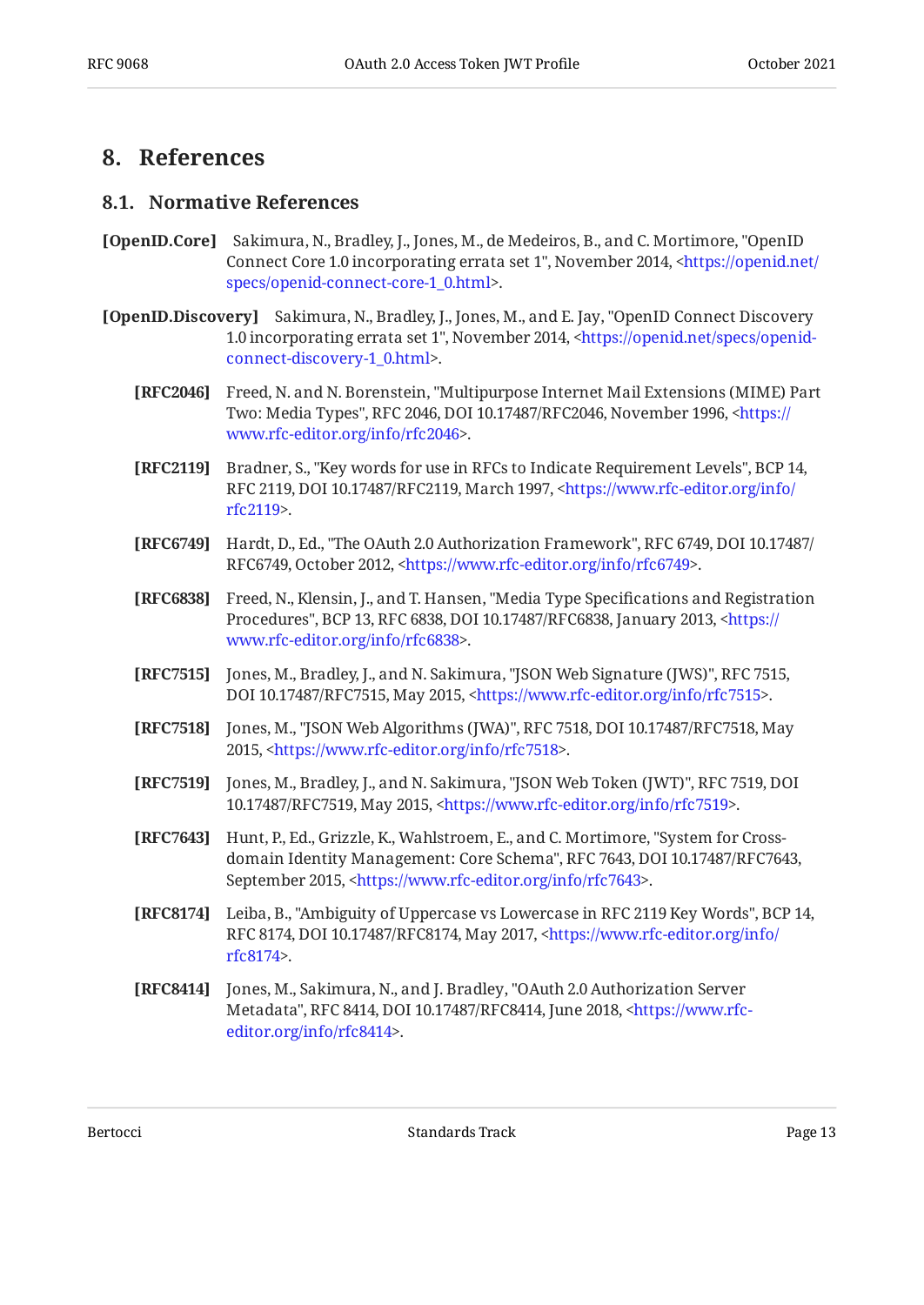- <span id="page-13-5"></span>**[RFC8693]** Jones, M., Nadalin, A., Campbell, B., Ed., Bradley, J., and C. Mortimore, "OAuth 2.0 Token Exchange", RFC 8693, DOI 10.17487/RFC8693, January 2020, <[https://](https://www.rfc-editor.org/info/rfc8693) . [www.rfc-editor.org/info/rfc8693>](https://www.rfc-editor.org/info/rfc8693)
- <span id="page-13-2"></span>**[RFC8707]** Campbell, B., Bradley, J., and H. Tschofenig, "Resource Indicators for OAuth 2.0", RFC 8707, DOI 10.17487/RFC8707, February 2020, [<https://www.rfc-editor.org/info/](https://www.rfc-editor.org/info/rfc8707) . [rfc8707](https://www.rfc-editor.org/info/rfc8707)>
- <span id="page-13-7"></span>**[RFC8725]** Sheffer, Y., Hardt, D., and M. Jones, "JSON Web Token Best Current Practices", BCP 225, RFC 8725, DOI 10.17487/RFC8725, February 2020, [<https://www.rfc-editor.org/](https://www.rfc-editor.org/info/rfc8725) . [info/rfc8725>](https://www.rfc-editor.org/info/rfc8725)

#### <span id="page-13-0"></span>**[8.2. Informative References](#page-13-0)**

<span id="page-13-9"></span>**[IANA.MediaTypes]** IANA, "Media Types", <https://www.iana.org/assignments/media-types/>.

- <span id="page-13-8"></span><span id="page-13-3"></span>**[OAuth2.Security.BestPractices]** Lodderstedt, T., Bradley, J., Labunets, A., and D. Fett, "OAuth 2.0 Security Best Current Practice", Work in Progress, Internet-Draft, draft-ietf-oauth-security-topics-18, 13 April 2021, [<https://datatracker.ietf.org/doc/html/](https://datatracker.ietf.org/doc/html/draft-ietf-oauth-security-topics-18) . [draft-ietf-oauth-security-topics-18>](https://datatracker.ietf.org/doc/html/draft-ietf-oauth-security-topics-18)
	- **[RFC6750]** Jones, M. and D. Hardt, "The OAuth 2.0 Authorization Framework: Bearer Token Usage", RFC 6750, DOI 10.17487/RFC6750, October 2012, <[https://www.rfc-](https://www.rfc-editor.org/info/rfc6750). [editor.org/info/rfc6750](https://www.rfc-editor.org/info/rfc6750)>
	- **[RFC7523]** Jones, M., Campbell, B., and C. Mortimore, "JSON Web Token (JWT) Profile for OAuth 2.0 Client Authentication and Authorization Grants", RFC 7523, DOI 10.17487/RFC7523, May 2015, <https://www.rfc-editor.org/info/rfc7523>.
	- **[RFC7662]** Richer, J., Ed., "OAuth 2.0 Token Introspection", RFC 7662, DOI 10.17487/RFC7662, October 2015, <https://www.rfc-editor.org/info/rfc7662>.

### <span id="page-13-6"></span><span id="page-13-4"></span><span id="page-13-1"></span>**[Acknowledgements](#page-13-1)**

The initial set of requirements informing this specification was extracted by numerous examples of access tokens issued in JWT format by production systems. Thanks to Dominick Baier (IdentityServer), Brian Campbell (Ping Identity), Daniel Dobalian (Microsoft), and Karl Guinness (Okta) for providing sample tokens issued by their products and services. Brian Campbell and Filip Skokan provided early feedback that shaped the direction of the specification. This profile was discussed at length during the OAuth Security Workshop 2019, with several individuals contributing ideas and feedback. The author would like to acknowledge the contributions of:

John Bradley, Brian Campbell, Vladimir Dzhuvinov, Torsten Lodderstedt, Nat Sakimura, Hannes Tschofenig, and everyone who actively participated in the unconference discussions.

The following individuals contributed useful feedback and insights on the drafts, both at the IETF OAuth 2.0 WG mailing list and during the 28th Internet Identity Workshop (IIW 28):